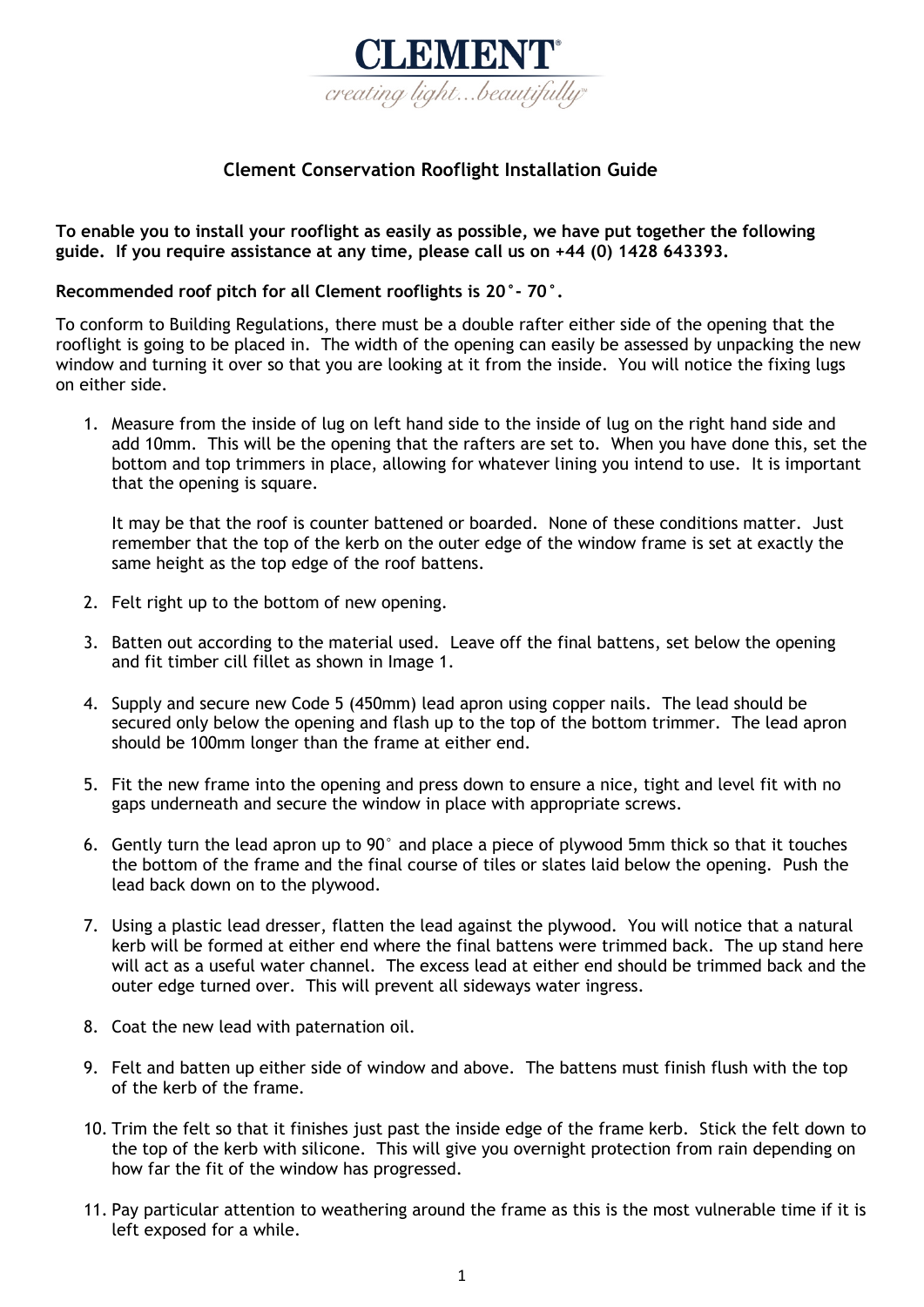

- 12. Start laying the tiles or slates up either side of the window. From the bottom, place the first tile or slate so that it overlaps the kerb of the frame by 15mm. Fit Code 3 (225mm) lead, cut into soakers. The size is compliant with the material being used.
- 13. Locate each soaker as follows:

Holding the lead in one hand let it rest on the edge against the window frame base. It should touch the frame all along its length. Whilst holding it in this position, with one hand press the lead down over the tiles laid.

The soaker should then be secured through the face of the batten above. The bottom of the soaker should be located at the gauge of the tile or slate. The length of it is determined from this point up to the face of the batten above the tile or slate course laid. It must also touch the bottom of the frame and lay over the tile or slate by 150mm.

- 14. Nip off any lead that shows below the course of the materials laid. Repeat this process up to the top of the frame on both sides.
- 15. At this point you will be able to discover the height of the eaves over the top of the window. Fit a batten at this exact thickness and fix immediately above the head of the frame.
- 16. Cut a length of Code 3 (225mm) lead and fix into place, so that when it is turned down it touches the frame base and then secure it through the appropriate batten face.
- 17. Finally, lay eaves over the lead head of the window and proceed to tile or slate as normal.

**Please note that if a rooflight lid is removed for ease of lifting, you must ensure the same lid goes back onto the same rooflight.** 

**The timber liner has only a black base coat applied. For better looks and enhanced performance, this liner should be painted to match your desired colour scheme.** 

| Rooflight | Width - clear structural | Height - clear structural |
|-----------|--------------------------|---------------------------|
|           | opening size* (mm)       | opening size* (mm)        |
| Clement 0 | 410                      | 504                       |
| Clement 1 | 488                      | 622                       |
| Clement 2 | 488                      | 773                       |
| Clement 3 | 638                      | 921                       |
| Clement 4 | 792                      | 921                       |
| Clement 5 | 944                      | 1253                      |
| Clement 6 | 638                      | 1556                      |
| Side Hung | 730                      | 1026                      |

Between rafter size: the size between the rafters that the rooflight is to fit into.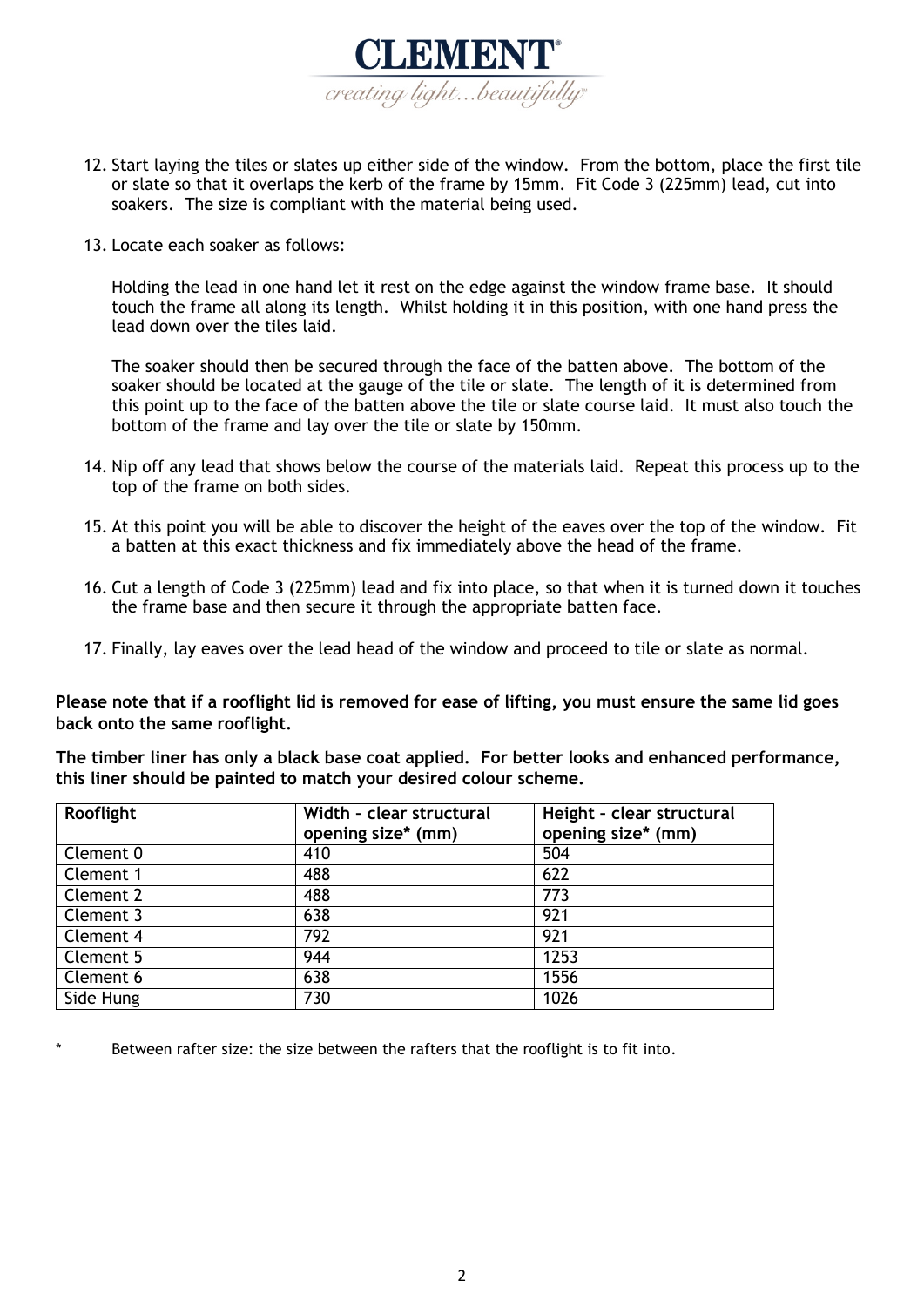

**Image 1 Timber cill fillet** 



**Image 2a Image 2b Bottom apron tile profile and all results and appropriate Bottom apron slate profile** 



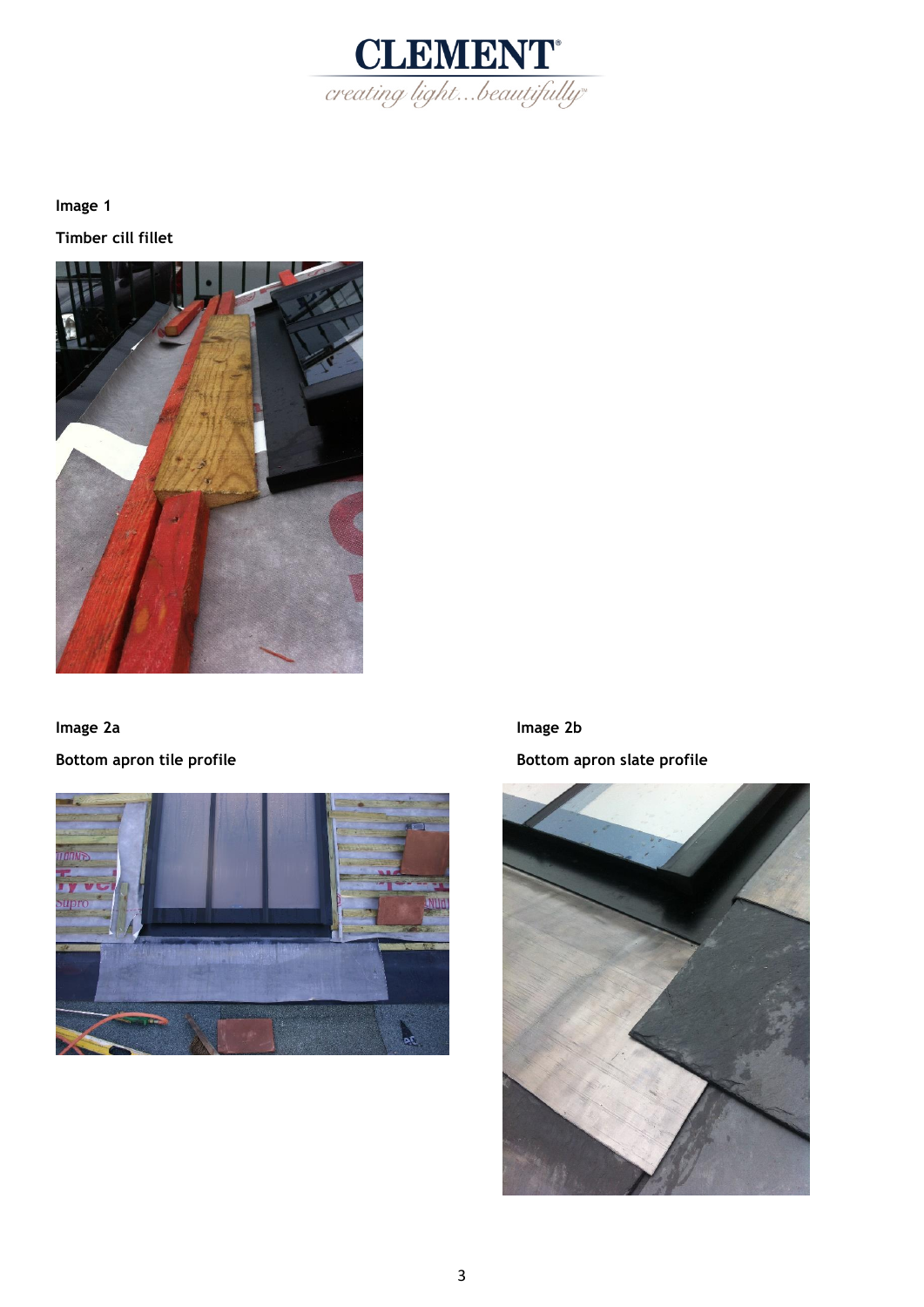

**Image 3a Image 3b Image 3b** 



**Lead soakers tile profile Lead soakers slate profile** 



## **Image 4**

**Top apron** 

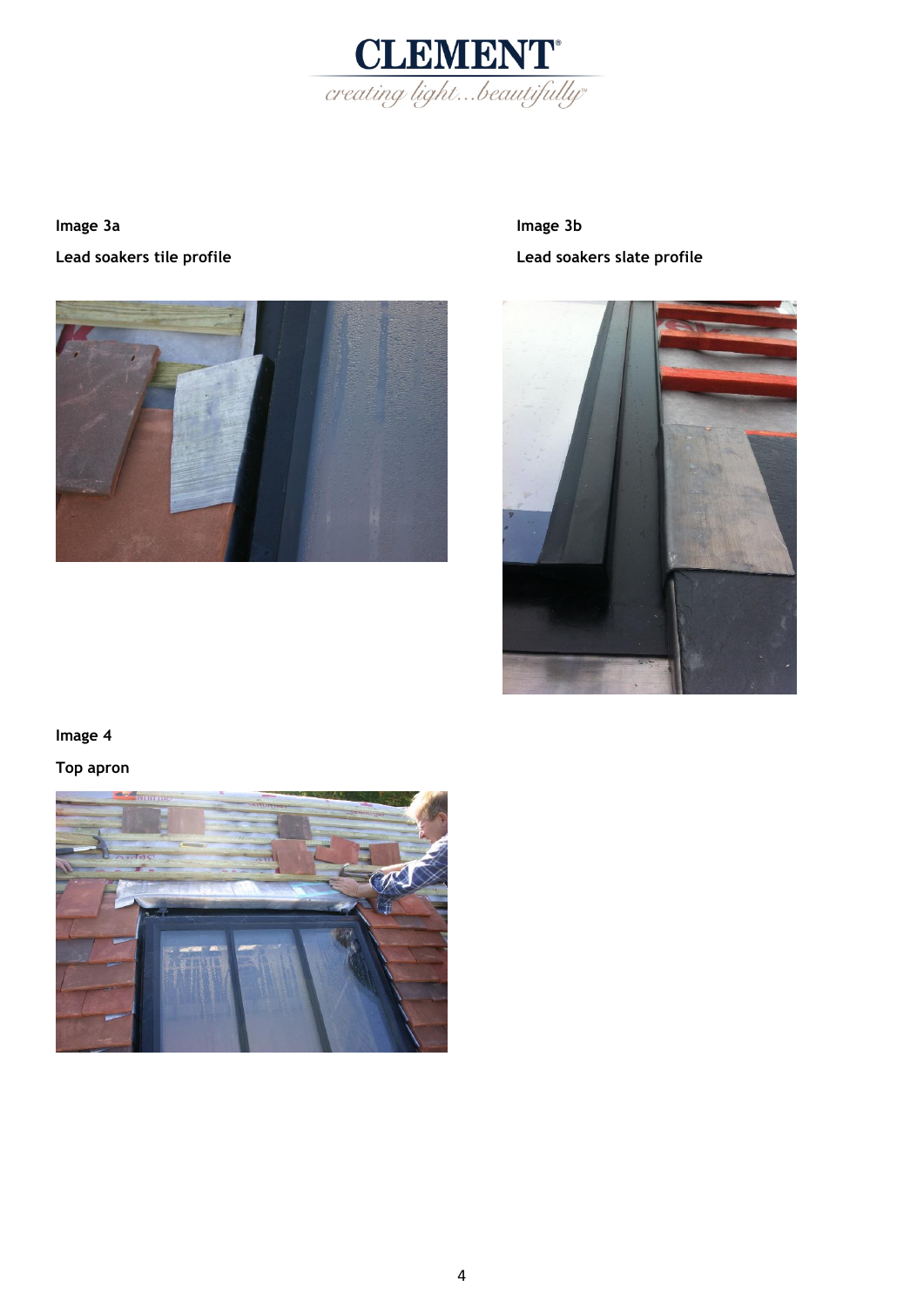

**Image 5** 

**Lead soakers**